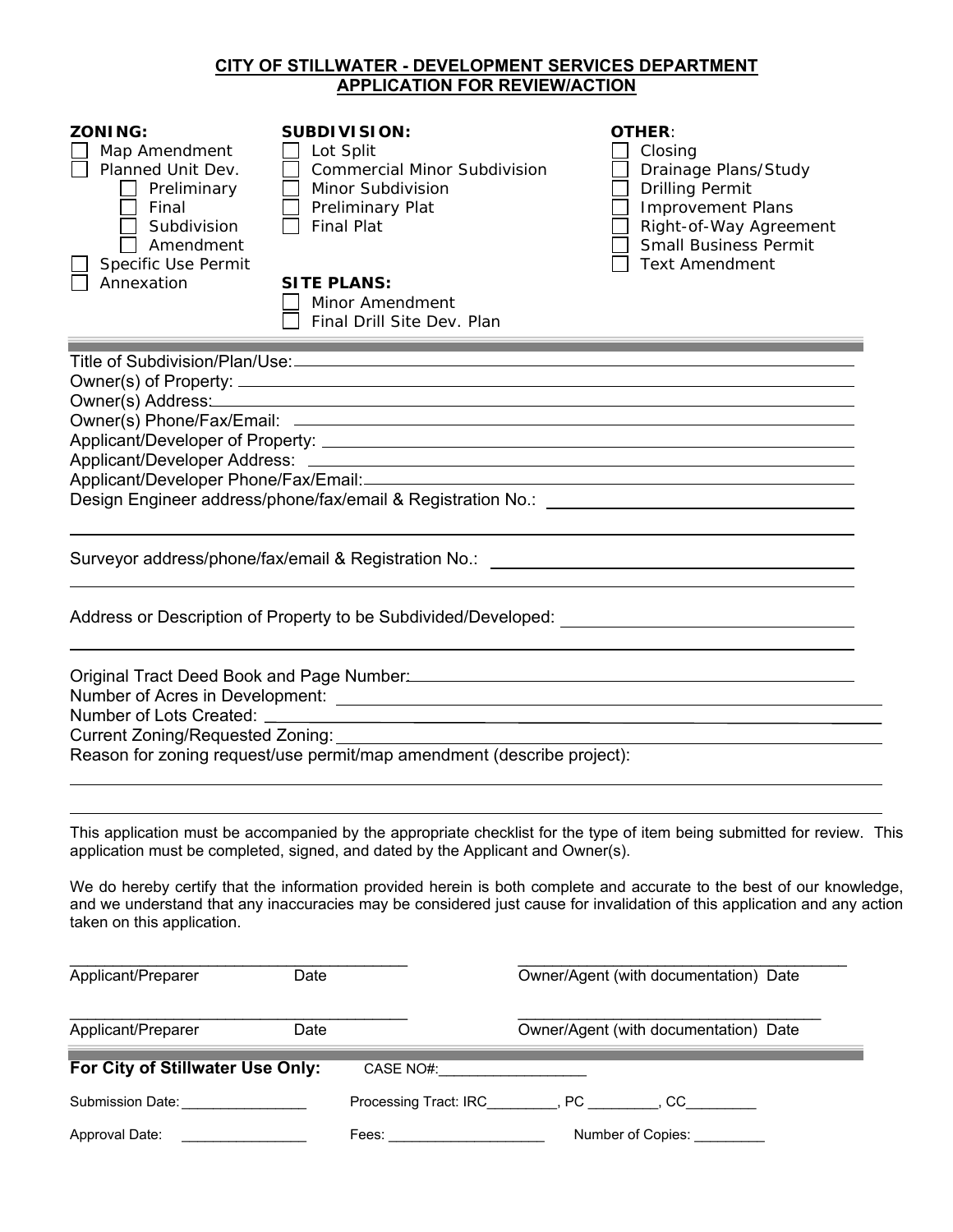## **City of Stillwater Specific Use Permit (SUP) Chapter 23, Article 6, Division 7**

## **Applications will be accepted Monday through Friday, from 8:30 AM to 11:30 AM Per Resolution CC-2007-16**

Because the uses identified as requiring specific use permits are more intense or have a greater impact than those permitted by right, such uses shall be evaluated based upon their ability to locate next to less intensive uses. This CHECKLIST identifies the items needed. All items indicated as SUCH are required for the submittal to be considered complete.

| <b>APPLICANT</b> | <b>REQUIREMENTS</b>                                                                                                                                                                                                                                                                                                                                    | <b>CITY</b> |  |
|------------------|--------------------------------------------------------------------------------------------------------------------------------------------------------------------------------------------------------------------------------------------------------------------------------------------------------------------------------------------------------|-------------|--|
|                  | <b>Section 23-180</b>                                                                                                                                                                                                                                                                                                                                  |             |  |
|                  | COMPLETED APPLICATION FORM AND CHECKLIST                                                                                                                                                                                                                                                                                                               |             |  |
|                  | FILING FEE: NEW CONSTRUCTION @ \$350.00 PLUS \$0.01/SQ FOOT OF BUILDING<br>OR.<br>EXISTING BUILDING @ \$250.00 SHALL BE PAID UPON VERIFICATION OF<br>COMPLETE SUBMITTAL.                                                                                                                                                                               |             |  |
|                  | A TYPEWRITTEN LIST, CERTIFIED BY A LICENSED ABSTRACTOR, ATTORNEY, ENGINEER OR<br>ARCHITECT OF ALL PROPERTY OWNERS WITHIN 300 FEET OF THE SUBJECT PROPERTY AND<br>AN ELECTRONIC/DIGITAL COPY CAPABLE OF BEING REPRODUCED AS MAILING<br>LABELS. THE OWNERSHIP LIST SHALL NOT HAVE BEEN PREPARED MORE THAN 30 DAYS<br>PRIOR TO SUBMISSION OF APPLICATION. |             |  |
|                  | TYPED LEGAL DESCRIPTION EMIALED TO DIGITALS@STILLWATER.ORG                                                                                                                                                                                                                                                                                             |             |  |
|                  | COPY OF EXISTING OR PROPOSED RESTRICTIVE COVENANTS                                                                                                                                                                                                                                                                                                     |             |  |
|                  | BUILDING ELEVATION DRAWINGS AND CONSTRUCTION MATERIALS WHEN ABUTTING A<br><b>RESIDENTIAL DISTRICT.</b>                                                                                                                                                                                                                                                 |             |  |
|                  | ELECTRONIC PDF DRAWING, EMAILED TO DIGITALS@STILLWATER.ORG shall show<br>the following:                                                                                                                                                                                                                                                                |             |  |
|                  | a. Dimensions of the site, including easements and rights-of-way, and<br>location with respect to streets and adjacent properties;                                                                                                                                                                                                                     |             |  |
|                  | b. Dimension of buildings and location with respect to property<br>boundaries;                                                                                                                                                                                                                                                                         |             |  |
|                  | c. Location and type of existing and proposed outdoor features such<br>as signs, fences, landscaping, or outdoor light fixtures;                                                                                                                                                                                                                       |             |  |
|                  | d. Location, arrangement, and dimensions of off-street parking and<br>loading spaces and access drives;                                                                                                                                                                                                                                                |             |  |
|                  | e. Number of residential dwelling units, if any, per structure;                                                                                                                                                                                                                                                                                        |             |  |
|                  | Any other physical features or characteristics which may be unique<br>$f_{\perp}$<br>to the property or particular use proposed;                                                                                                                                                                                                                       |             |  |
|                  | Existing use of abutting/adjoining properties<br>q.                                                                                                                                                                                                                                                                                                    |             |  |
|                  | h. Existing zoning of the subject property and the abutting/adjoining<br>properties;                                                                                                                                                                                                                                                                   |             |  |
|                  | i. Location of existing and proposed public utilities                                                                                                                                                                                                                                                                                                  |             |  |
|                  | Distance from any public place as defined in Oklahoma<br>j.<br>Administrative Code Title 310, Chapter 681 (Per Ordinance No. 3416)                                                                                                                                                                                                                     |             |  |
|                  | COPY OF OKLAHOMA STATE DEPARTMENT OF HEALTH MEDICAL MARIJUANA LICENSE FOR<br><b>COMMERCIAL GROWER</b><br>PROCESSING/MANUFACTURING<br><b>DISPENSARY/RETAIL</b><br>(PER ORDINANCE NO. 3416)                                                                                                                                                              |             |  |
|                  | FINAL DRAINAGE STUDY AND FINAL DRAINAGE PLAN (ARTICLE 19)                                                                                                                                                                                                                                                                                              |             |  |